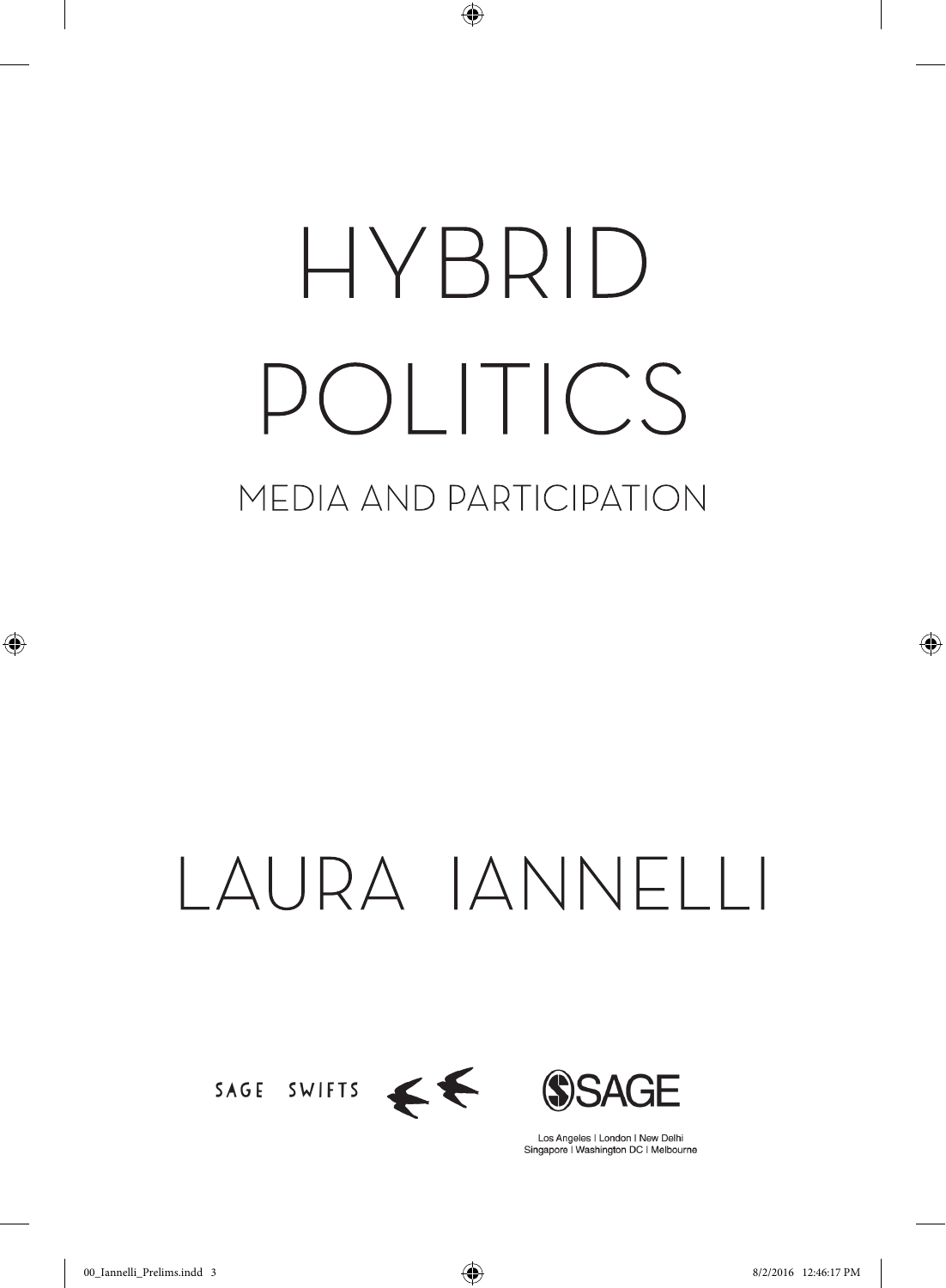

Los Angeles | London | New Delhi Singapore | Washington DC | Melbourne

SAGE Publications Ltd 1 Oliver's Yard 55 City Road London EC1Y 1SP

SAGE Publications Inc. 2455 Teller Road Thousand Oaks, California 91320

SAGE Publications India Pvt Ltd B 1/I 1 Mohan Cooperative Industrial Area Mathura Road New Delhi 110 044

SAGE Publications Asia-Pacific Pte Ltd 3 Church Street #10-04 Samsung Hub Singapore 049483

Editor: Natalie Aguilera Editorial assistant: Delayna Spencer Production editor: Vanessa Harwood Marketing manager: Sally Ransom Cover design: Jen Crisp Typeset by: C&M Digitals (P) Ltd, Chennai, India Printed and bound by CPI Group (UK) Ltd, Croydon, CR0 4YY

Laura Iannelli 2016

⊕

First published 2016

Apart from any fair dealing for the purposes of research or private study, or criticism or review, as permitted under the Copyright, Designs and Patents Act, 1988, this publication may be reproduced, stored or transmitted in any form, or by any means, only with the prior permission in writing of the publishers, or in the case of reprographic reproduction, in accordance with the terms of licences issued by the Copyright Licensing Agency. Enquiries concerning reproduction outside those terms should be sent to the publishers.

#### **Library of Congress Control Number: 2016944802**

#### **British Library Cataloguing in Publication data**

A catalogue record for this book is available from the British Library

ISBN 978-1-4739-1578-7 eISBN 978-1-4739-1771-2

At SAGE we take sustainability seriously. Most of our products are printed in the UK using FSC papers and boards. When we print overseas we ensure sustainable papers are used as measured by the PREPS grading system. We undertake an annual audit to monitor our sustainability.

⊕

♠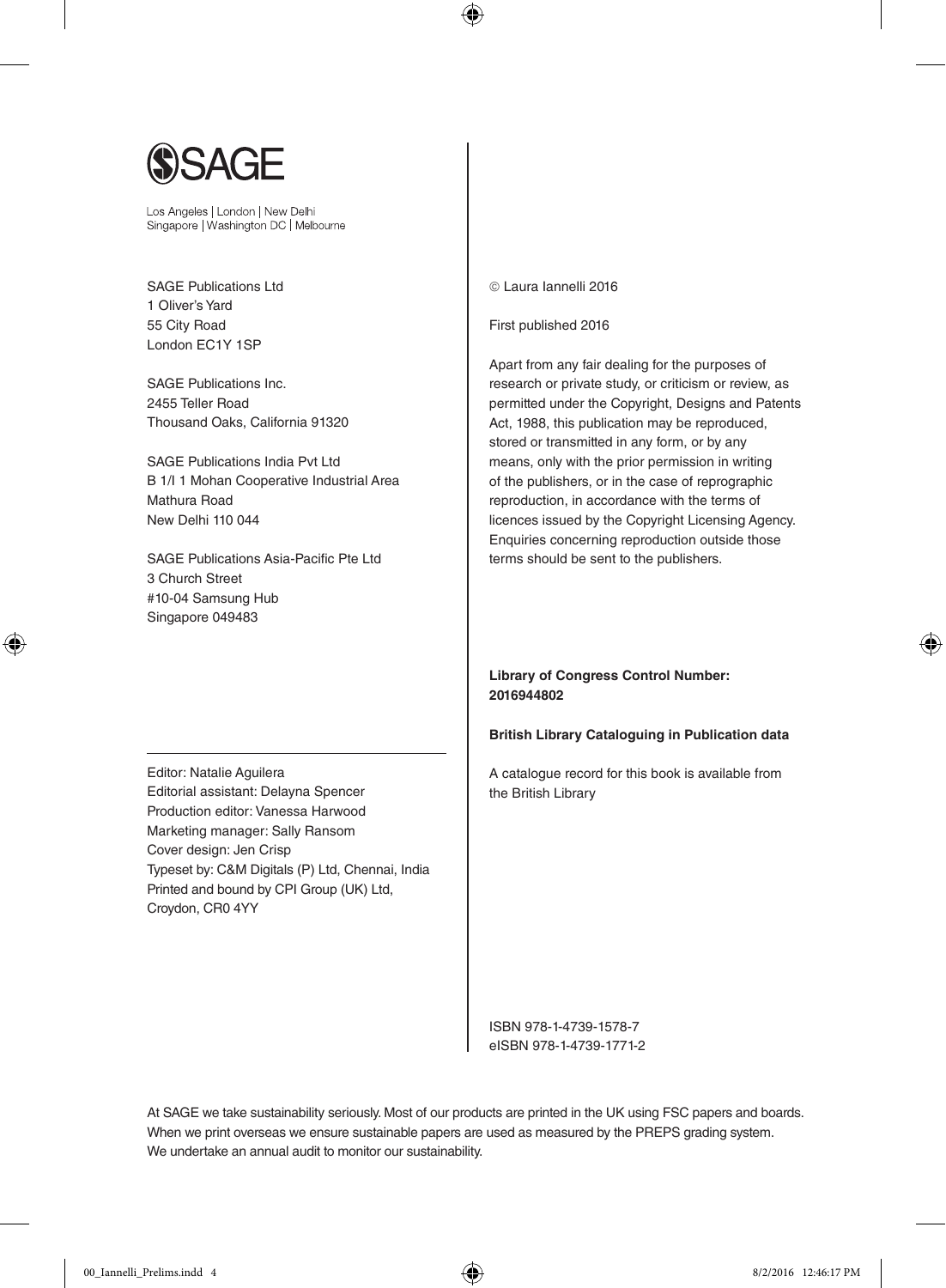⊕

The relationship between media and participation is a central theme in the debate regarding the quality of democracy. An essential ingredient in those 'works in progress' that are democratic regimes is indeed the participation of citizens in the decision-making processes orientated towards influencing political systems in direct or indirect ways. And, the media plays a central role in the participation of citizens within the sphere of politics. In fact, political communication research and social movement studies have demonstrated, since the last century, that the media has the power to shape knowledge, opinion, and information about the diverse actors in a political system, thus influencing the institutional and unconventional repertories of political action.

The media holds import in democracy, then, insofar as its symbolic production bears on the strategies of participation within the sphere of institutionalised and protest politics. And yet participation within the sphere of media itself matters for democracy too.

Indeed, the media sphere is a societal realm wherein diverse forms of power imbalance develop, related to the construction of dominant representations, the ownership of the technologies that contribute to rendering reality, and the control of the norms that regulate the practices of the production of symbolic forms (Shiller, 1989; Castells, 1996, 2009; McChesney, 2008; Couldry, 2012). Participation within the media sphere enhances the democratic character of societies insofar as it contributes to remedy the power imbalances in the production of hegemonic discourses, in the control of the means of production of symbolic forms, and in the definition of the norms of cultural production and circulation – as shown since the



⊕

♠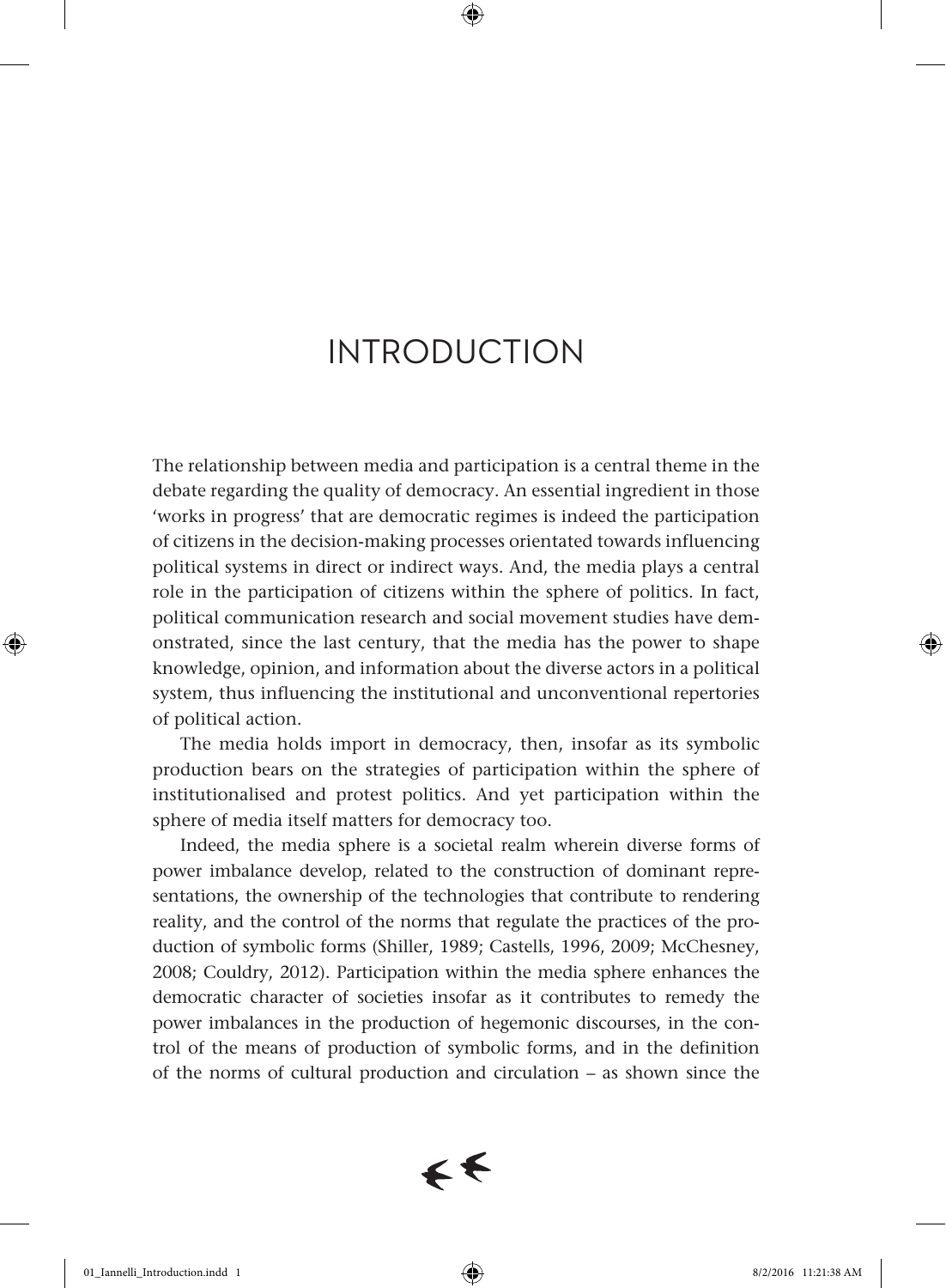⊕

last century by research into public spheres, active audiences, and alternative media. Participation within the media sphere can be understood as political in and of itself insofar as it contributes to the 'democratisation of democracy' (Giddens, 2002: 93), in so much as it democratises more decentralised decision-making processes which are not restricted to formal politics (Carpentier, 2011a, 2011b).

Combining established and emergent multidisciplinary scholarship in political communication research, democratic theory, audience research, citizenship studies, and social movement analyses, *Hybrid Politics* aims to be an agile resource for research into the role the media plays in weakening or enhancing the participatory processes within the diverse political spheres of democratic societies.

The metaphor of 'hybridity' has seemed to me useful in suggesting an approach that does not hierarchise the importance of processes of democratisation within the political media sphere and within the sphere of politics – an approach that rather does value the study of different forms of power and political participation which co-exist within the sphere of the media and which bear on other forms of participation in formal politics. In order to distinguish, better define, and explore empirically the different forms of power and political participation that involve the media sphere, this book combines key perspectives drawing upon different traditions of research and theoretical frameworks. Multidisciplinary research developed since the last century on media and political participation represents the point of departure for understanding and explaining when participation within the media sphere matters for the decision-making processes that involve institutionalised and protest politics and when media participation matters for overcoming the forms of exclusion within the media sphere itself, thus enhancing the quality of democracies. This 'hybrid research approach' drives, in the course of this book, the analysis of the ways in which the diverse forms of power and political participation that involve the media sphere are being renewed in the contemporary age of 'communicative abundance' (Keane, 2013).

*Hybrid Politics* aims indeed to contribute to contemporary research on media and participation by suggesting an approach that does not abstract the single medium out of the more complex communication contexts, but rather sheds light on those contemporary changes in political participation and those permanent forms of exclusion that derive from combinations of

⊕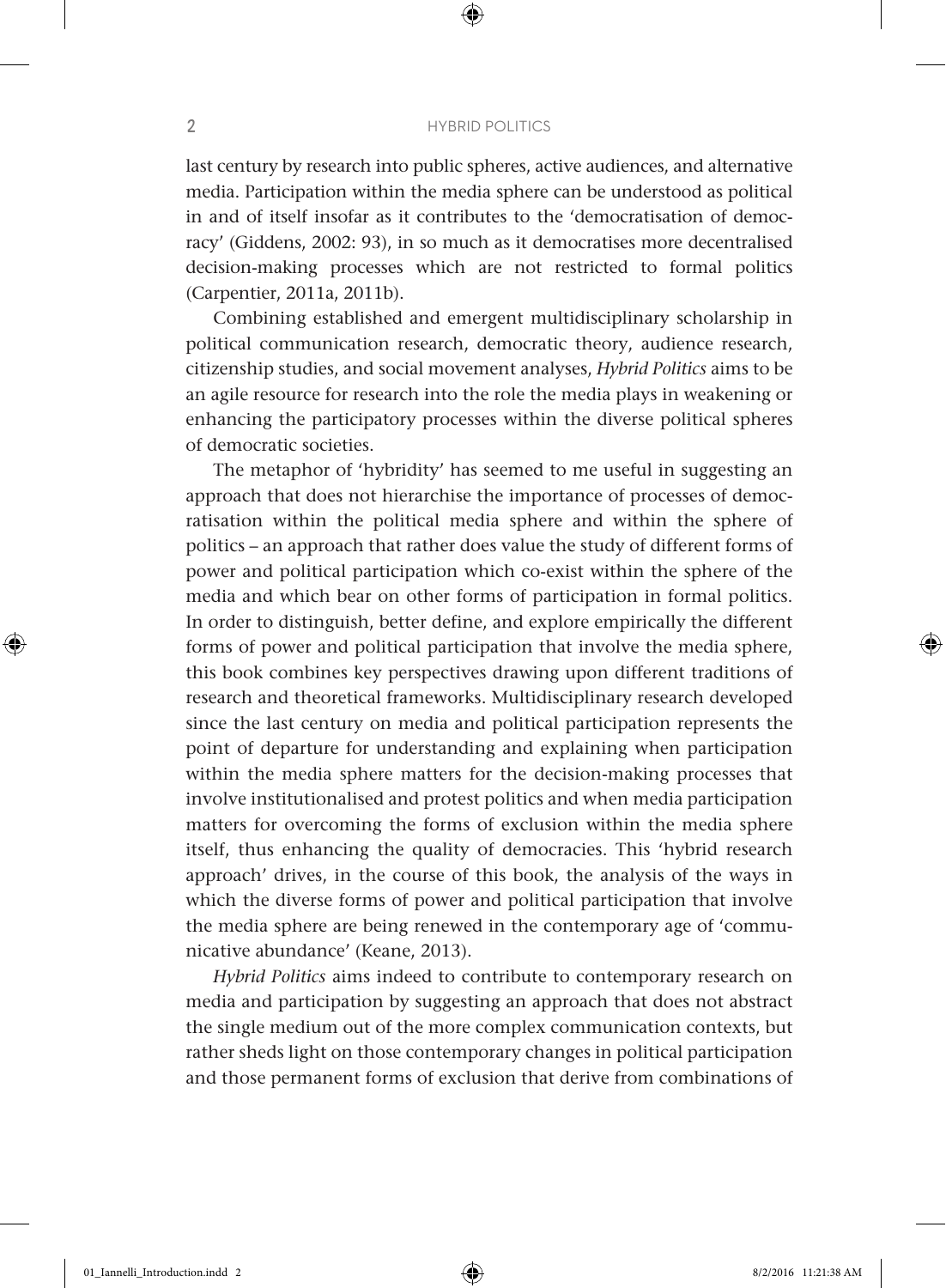⊕

and competitions between the newer and older media. This book suggests to avoid the 'epochal' analyses (Williams, 1975) of the technological revolution, instead paying attention to media hybridisation and stressing the renewals and continuities in the diverse forms of power imbalances and political participation that involve older and newer media technologies, practices, actors, contents, and logics.

Chapter 1 outlines a toolkit of key theoretical perspectives which – since the last century, drawing upon diverse strands of social research and diverse disciplines – have contributed to defining the diverse forms of power and political participation that involve the media sphere. The chapter moves from the classic analyses developed in the last century's political communication research, which contributed to defining in what ways the broadcast and press media influence electoral behaviours (Lazarsfeld, Berelson and Gaudet, 1948; Campbell et al., 1960), voters' agendas (McCombs and Shaw, 1972), political socialisation (Gerbner and Gross, 1976), and public opinion formation (Noelle-Neumann, 1974). In continuing to examine the multidisciplinary field of political communication research, Chapter 1 also analyses the mechanisms of audience selectivity and information processing that have interested political scientists and sociologists in their studies of political knowledge as a support for the decisions of citizens in mass democracies (Popkin, 1991; Delli Carpini and Keeter, 1996; Shudson, 1998; Norris, 2000). Moreover, Chapter 1 highlights scholarship on TV and newspapers as public spheres (Habermas, 1962, 1981), which has broadened the concept of political action, bringing the discursive action and the construction of a critical public opinion back towards the heart of the debate on democracy. The reflections on the 'deliberative turn' continue in Chapter 1 through a focus on the research in political philosophy and the audience studies which have problematised the capacity of performative publics to produce counter-interpretations and counter-discourses about conflicting public matters in the mediatised sphere as well as in other political spheres of media consumption and discussion (Fraser, 1990; Livingstone and Lunt, 1992, 1994; Dahlgren, 1995). Chapter 1 next refers to the tradition of cultural studies which understands the representational systems as political and considers popular media texts as crucial sites for the struggle over hegemony, showing the agency of resistant audiences in the negotiation over the meanings of these media texts (Hall, 1980; Fiske, 1987). Through a focus on the modern, radical media, Chapter 1 reserves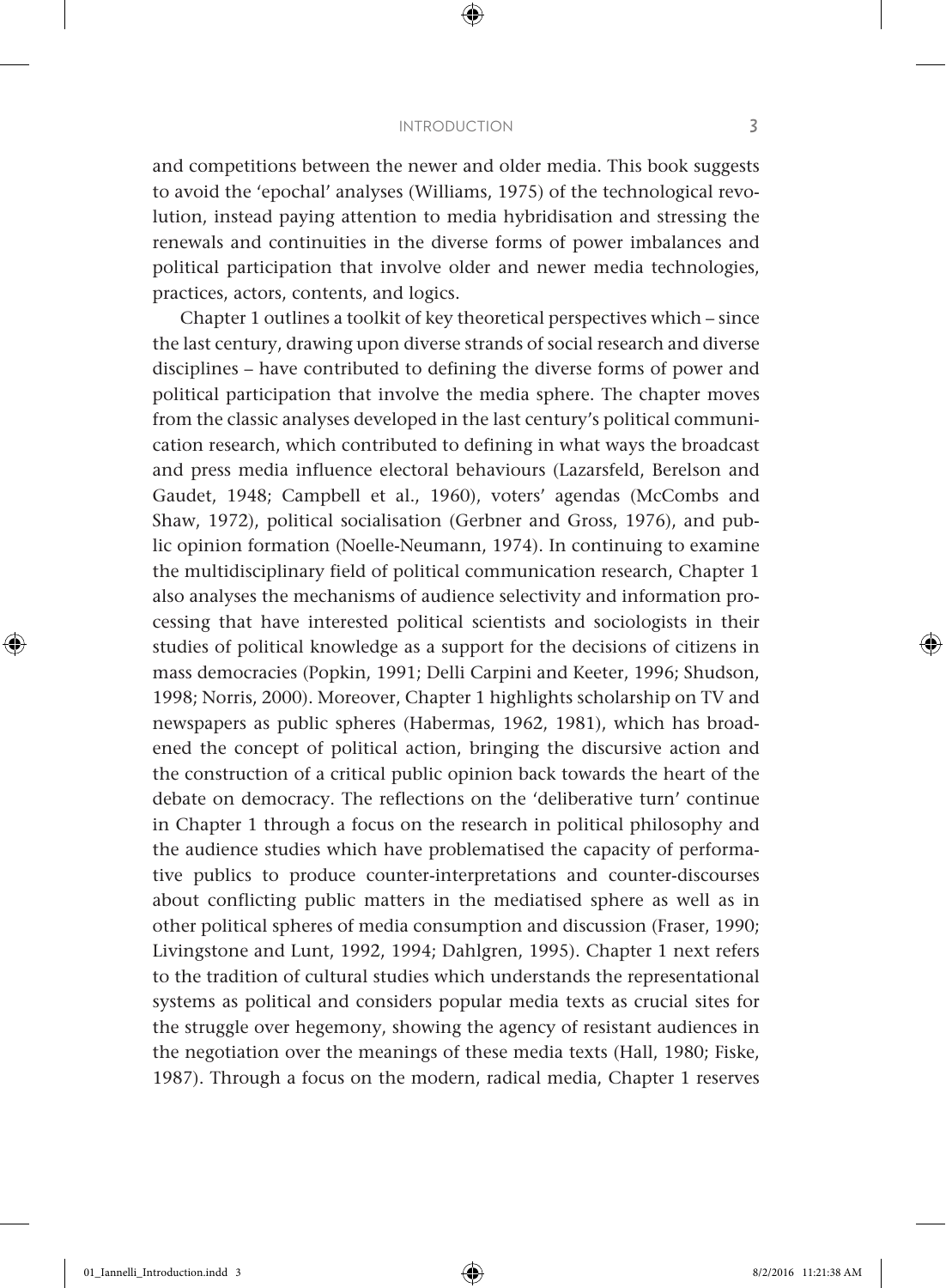⊕

analytical attention also for the participation of critical citizens, activists, and social movements in the production of both alternative media content and more horizontal media organisations, wherein non-elite actors may have voice and which are not incorporated by the state and the market (Downing et al., 2001; Atton, 2004; Pajnik and Downing, 2008; Carpentier, 2011a). Along with the use of alternative media by social movements, the chapter considers some key positions which have stressed the importance of conflicts between social movements and modern mass media over the production of symbolic resources for the construction of collective identity and sense of belonging (Halloran, Elliott and Murdock, 1970; Gitlin, 1980; Melucci, 1980, 1989, 1996; Gamson 1995; Cottle, 2006).

Finally, Chapter 1 outlines a scholarship which contributes to better defining the different forms of power and political participation that involve the internet sphere. These reflections draw upon the studies of the 2.0 public spheres (Gitlin, 1998; Sunstein, 2001; Papacharissi, 2010; Dahlgren, 2011) and the diverse forms of 'structural participation' within the internet (Carpentier, 2011a), through different examples that go from open source social network software to hacktivism (Atton, 2004; Taylor, 2005; Lievrouw, 2011; Coleman, 2013). Chapter 1 also analyses scholarship on mainstream corporate social media as signifying and 'organising agents' of mobilisation in contemporary, large-scale, self-motivated, and loosely organised social movements and protests (Bennett and Segerberg, 2012, 2013). Moreover, internet studies on e-democracy, e-government, and e-consultation (Grossman, 1995; Coleman and Blumler, 2009) are pointed out in order to underline the opportunities for and constraints on the ability of citizens to propose, through the internet, options for politics and policies. The reflections on the internet outlined in Chapter 1 do not neglect the renewed forms of political and economic power that involve digital media industries (Terranova, 2000; Castells, 2009; van Dijck, 2013; Fuchs, 2014; Webster, 2014).

Chapters 2 and 3 retrace the multidisciplinary strands of research introduced in Chapter 1, orientated towards pointing out the multifaceted character of power and political participation that involve the media sphere. Yet these two chapters focus on contemporary theoretical positions and empirical case studies that have managed to overcome the 'singlemedium approach' to the study of political participation, which has often characterised social research on the modern broadcast and press media, earlier, and on the internet, later.

⊕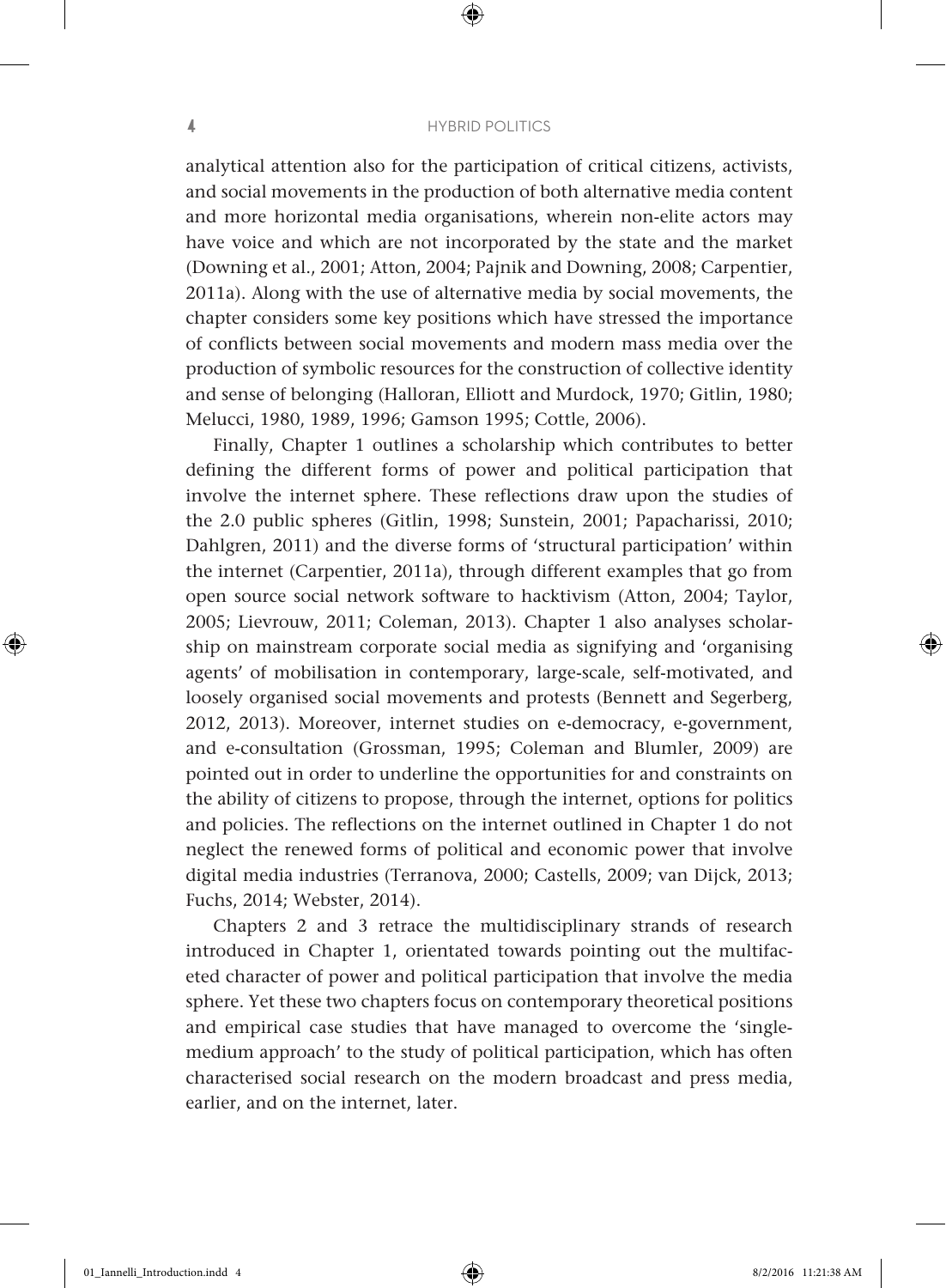⊕

Chapter 2 analyses theoretical perspectives in contemporary debate on media and political participation which pay attention to the combinations and competitions between older and newer media technologies, older and newer media practices, elite and non-elite media actors, top-down and bottom-up media contents, and broadcast and social media logics.

The chapter outlines the roots of this effort to construct a 'hybrid media approach' within the vast scholarship that has explained, more generally, media change as a process influenced by economic, political, and social changes, wherein older and newer technologies, as well as dominant and emergent cultural logics and practices, compete, adapt, and co-evolve (Altheide, 1994; Fidler, 1997; Postman, 1998; Bolter and Grusin, 1999; Madianou and Miller, 2012).

Thereafter, Chapter 2 analyses key perspectives which adopt a 'hybrid media approach' in contemporary research on political newsmaking, showing the broader opportunities for the participation of non-elites in the process of mediation of politics, particularly during electoral events, controversies, and scandals. At the same time, this scholarship argues that the political newsmaking of the beginning of the 21st century is still dominated by intra-elite competition, with professional broadcasting and newspaper organisations co-opting newer media logics for their own purposes and with new, emerging elites interacting with older elite media actors. A major contribution in this strand of research is provided by the work of Chadwick (2011a, 2011b, 2013), but also by journalism studies orientated towards understanding how newsrooms have 'embraced social media' (Hermida et al., 2012: 815), as well as by other analyses of the techno-cultural and socio-economic aspects of media logic (van Dijck and Poell, 2013).

Furthermore, Chapter 2 analyses some key perspectives developed in contemporary audience research on the broader opportunities for performative publics to produce online bottom-up media representations of politics which circulate across diverse media platforms. According to these positions, the online bottom-up texts that are more apt to reach the diverse media expand the meanings and salvage the languages of the top-down mass-produced media contents. These practices of audience participation in the online production and cross-media circulation of political content that refers to the older media open a complex (and messy) scenario. These participatory practices can indeed harmonise with or resist against the interests and values of media corporations and the political elite. In this strand of research, Jenkins' work has paid particular attention to the

⊕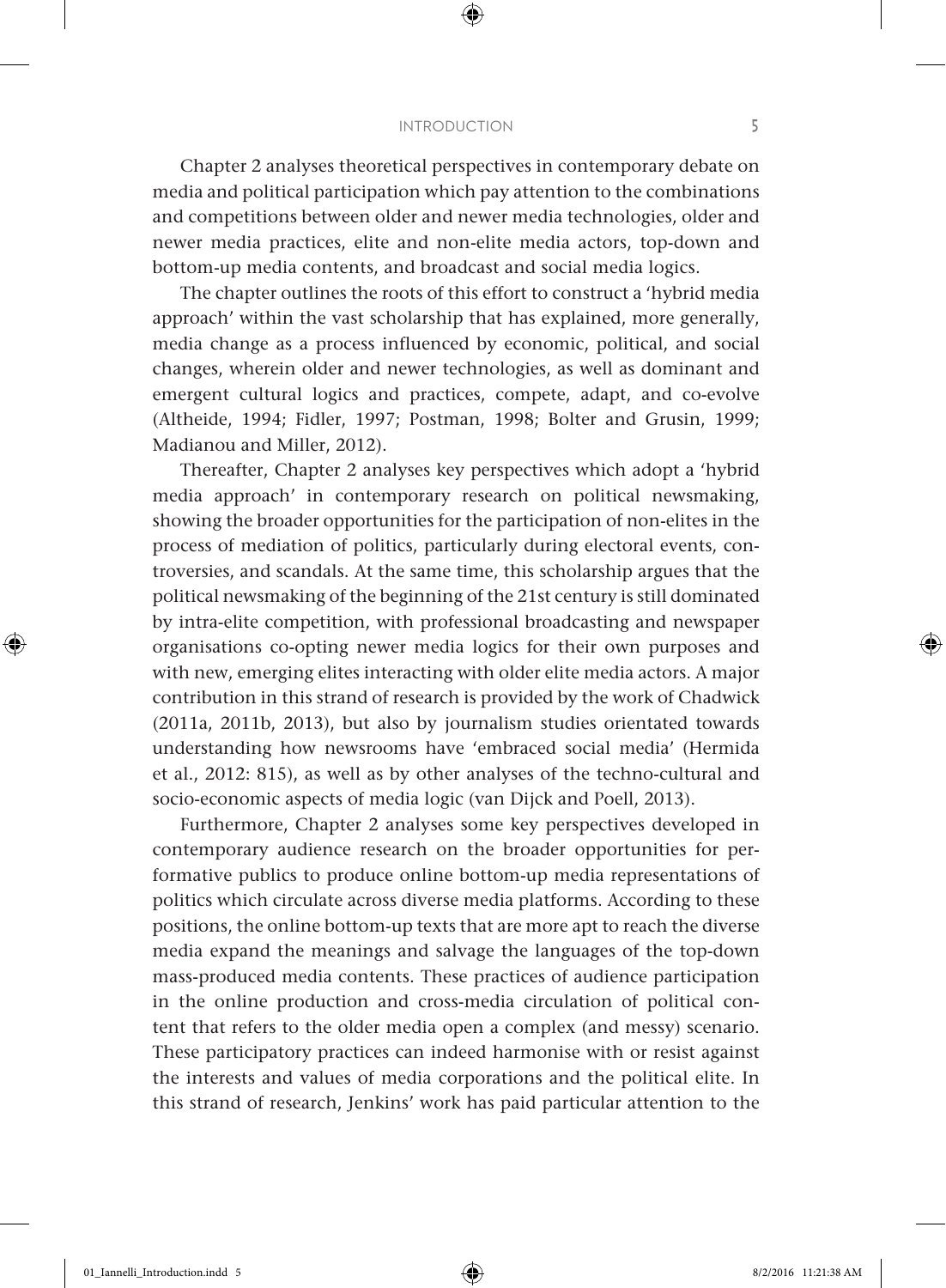⊕

activist practices of performative publics that, particularly during political campaigns, remix the raw materials provided by the entertainment media industry in order to represent their issues, thus reaching diverse media and their diverse audiences (Jenkins, 2006; Jenkins, Ford and Green, 2013). As Chapter 2 will discuss, these changes that relate to the participation of the online publics in the representation of politics, through the language of the older entertainment media, again propose the long-standing questions regarding the manipulatory and emancipatory effects that hybrid genres of political communication have on citizens' participation in politics (Postman, 1985; Putnam, 2000; van Zoonen, 2004, 2005; Coleman, 2012).

Finally, Chapter 2 analyses contemporary scholarship on social movements and protest participation that has considered new media as adding to, rather than substituting for, existing relationships in the media politics of dissent, raising new questions about the complex and networked layers of agency in the mediation of political struggle. Major contributions to this strand of research are Papacharissi's work on the hybrid news values in the collective storytelling of the 2011 Egyptian uprisings via Twitter (Papacharissi and de Fatima Oliveira, 2012; Papacharissi, 2015) and Castells' most recent work (2012) on 'multimodal' contemporary social movements.

The scholarship on social movements and protest participation reviewed in Chapter 2 also analyses the increasing 'media reflexivity' of contemporary activists (Cottle, 2008), who are aware of the older media expectations and norms (Chadwick, 2007, 2013; Juris, 2008; McCurdy, 2011) and move across a multifaceted media environment to represent their issues and to mobilise diverse repertories of political action (Gerbaudo, 2012; Mercea, Iannelli and Loader, 2016; Trerè and Mattoni, 2016).

Each strand of social research outlined in Chapter 2 contributes to raising particular research questions on the renewed forms of power and political participation that involve the hybrid media sphere. Chapter 3 then faces some of these new questions through the analysis of an emerging body of research focusing on two participatory practices that show the increasingly complex relationship between older and newer media – on the one hand, talks and comments on social media around TV politics, involving the audience, journalists, and politicians; on the other hand, the contemporary 'pop protests', that is, protests that increasingly comply with the familiar grammars of reality shows, blockbuster movies, popular TV series, and comics in order to reach different media and its different publics.

⊕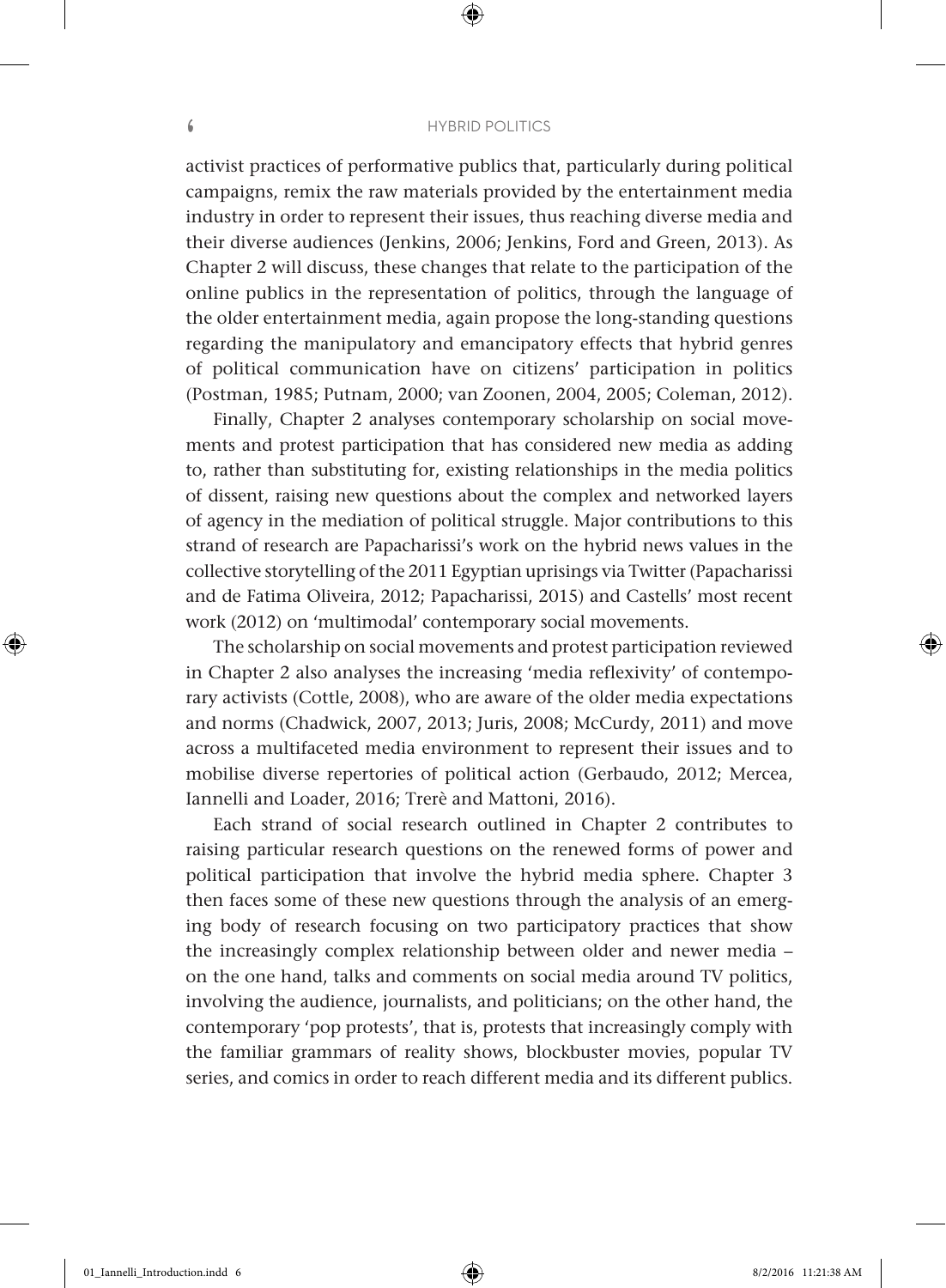⊕

The practices of talking on social media around TV politics while watching a broadcast, as well as online discussions among audience members, the casts of programmes, and the politicians present on the programmes, pose specific theoretical and methodological challenges to the research introduced in Chapter 1 regarding the power of TV in setting the audience's agenda and frames and the role of performative TV publics in the mediatised public spheres of the last century. Chapter 3 shows in particular the efforts that scholars are undertaking in order to analyse the diverse practices of Twitter talk about politics on TV, the contents and the formats of the tweets produced regarding diverse formats of TV politics, the level of involvement of the diverse media actors, and the characteristics of the online publics involved in these practices. In particular, the scholarly research analysed in Chapter 3 focuses on dual screening practices on Twitter regarding radio and TV debates among political candidates (Shamma, Kennedy and Churchill, 2009; Mascaro and Goggins, 2012; Bentivegna and Marchetti, 2015; Freelon and Karpf, 2015; Vaccari, Chadwick and O'Loughlin, 2015); the *Question Time* format (Anstead and O'Loughlin, 2011; Doughty, Rowland and Lawson, 2011); the official speeches of leaders (Wohn and Na, 2011); political talk shows (Iannelli and Giglietto, 2015); and other media events during electoral campaigns (Lin et al., 2014).

This emerging research details the presence – in diverse, concrete contexts of hybridisation between social media and TV – of multifaceted groups of informed audiences acting on Twitter as critical 'relays' for politicians' catchphrases, requesting clarification from the politicians in the studio and criticising the parties' political choices and inner conflicts. At the same time, this research into the practices of tweeting TV politics outlines the survival and renewal of event TV as a trigger for online commentary, the significant dependence of the volume of tweets about TV politics on media events and controversial periods, and the permanent central role of TV in setting the agenda for Twitter discussion.

One of the main challenges posed by this emerging body of research, then, consists of understanding, through a more steady and fine-tuned path of research, when online talk about TV politics is an 'orchestrated' activity (Chadwick, 2011b, 2013), with hybrid media logics pursuing dominant interests, and when it is a form of participation within a hybrid media system, with Twitter publics engaging in TV discussions on politics and thus influencing the televised representation of politics. Another challenge

⊕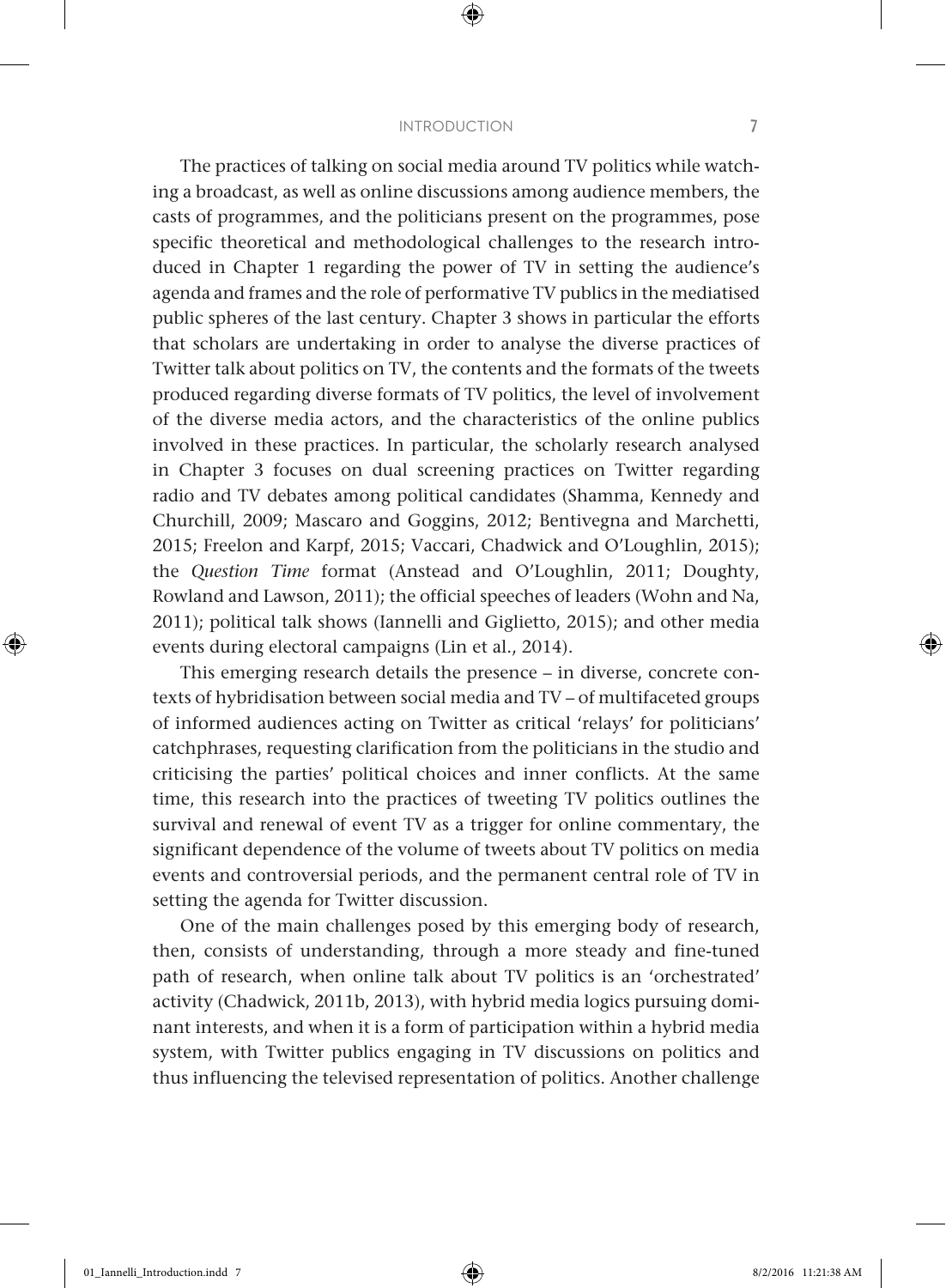⊕

for contemporary research on the dual screening of TV politics refers to the relationship between the participation of publics in the mediation of political campaigns and their participation in elections and other various ways of engaging in institutionalised politics.

Like practices of the dual screening of TV politics, pop protests also raise new research questions regarding the renewed forms of power and political participation that co-exist within the hybrid media sphere and regarding the ways in which these hybrid genres of political struggle influence the disinterested citizens (or those well-informed citizens who have become more selective when faced with increasing numbers of calls to action).

Combining diverse case studies on pop protests, Chapter 3 contributes to the refinement of the contours of an emerging research on the highly mediareflexive and spectacle-oriented protests that adopt the language of reality shows (Iannelli, 2012, 2014), popular movies and TV sitcoms (Cammaerts, 2007; Deuze, 2010; Jenkins, 2010; Gray, 2012; Mehta, 2012), and comics (Trope and Swartz, 2011; Jenkins, 2012) in order to circulate their conflicting issues across diverse media and thus reach diverse audiences (Brough and Shresthova, 2012).

The case studies discussed in Chapter 3 shed light on the 'normalisation' of the political jamming of popular culture, which no longer intends to resist and struggle against the original meanings of these media texts (as it was for the cultural jamming of the avant-garde art movements of the 20th century, the *bricolage* of the post-war subcultures, and the anti-consumerism organisations of the 1990s) but rather is employed as a strategy for salvaging and expanding these languages which have become familiar to citizens through their everyday mass media consumption.

The chapter demonstrates that these self-generated hybrid genres of political struggle involve a broad range of political groupings – from flash activism to labour rights protests, from advocacy group campaigns to social movements – shifting their content across diverse media platforms, garnering the attention of media and political elites, and engaging (also at the affective level) online and offline publics. At the same time, the case studies outlined in Chapter 3 point out how these practices of political jamming of popular culture are of ever-increasing interest to politicians, political parties, and media industries as well. This raises problematic questions concerning the institutionalisation of political jamming, that is, the pop protester's ability to involve a disinterested and inattentive

⊕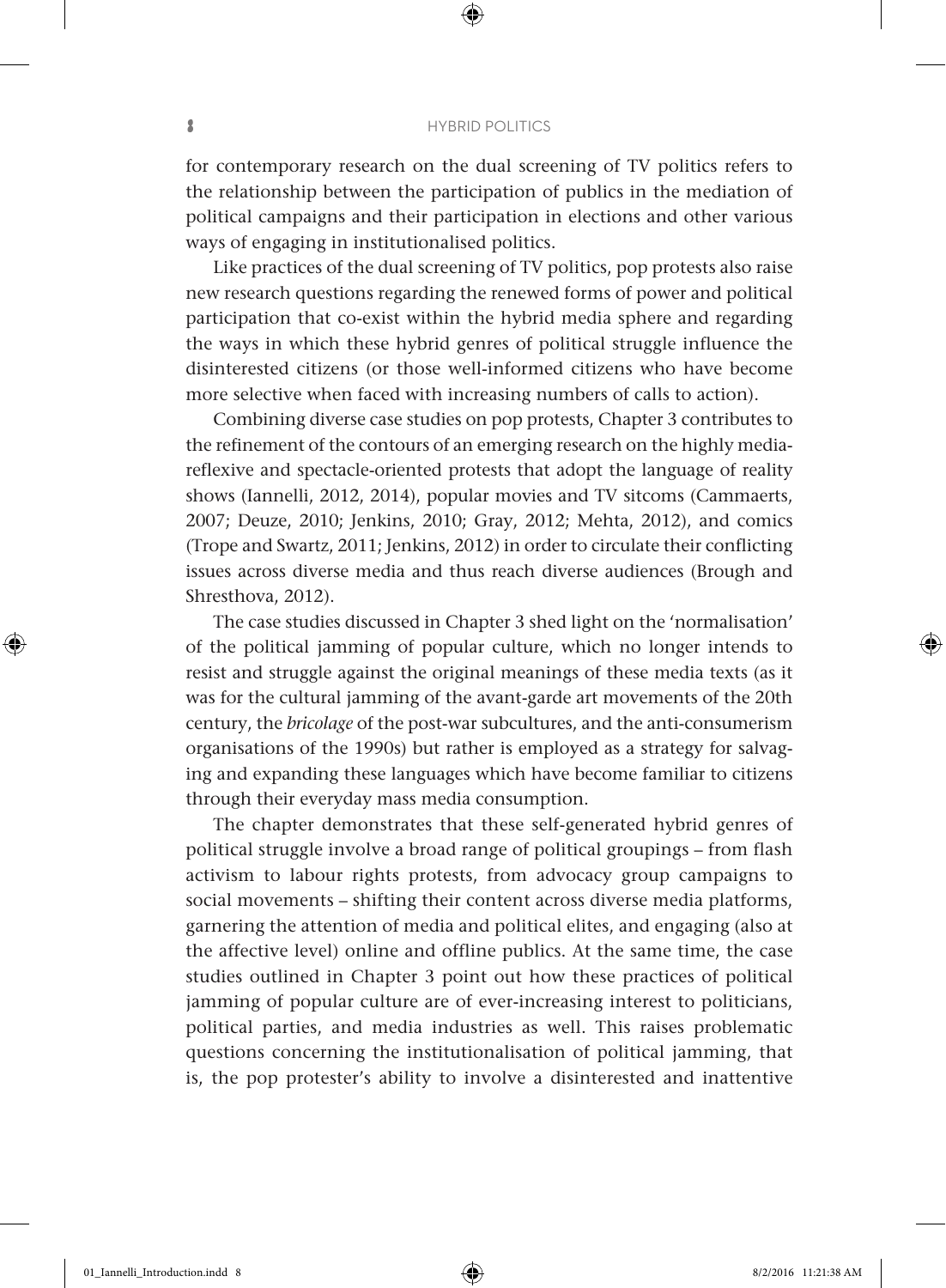⊕

audience without becoming incorporated by media markets and political marketing, in order to promote change rather than consensus for the status quo. Moreover, the documented recourse to political jamming by groups that challenge democratic values (Cammaerts, 2007) – such as xenophobic and negationist groups – encourages normative analysis of pop protests and definitively suggests research on media and participation to maintain democratic cultures as analytical horizons (Carpentier and Dahlgren, 2011), avoiding a priori celebrations of the diverse forms of political participation that involve the hybrid media sphere.

This emerging body of multidisciplinary scholarly research into the dual screening of political broadcasting and contemporary pop protests examines different socio-cultural and political-economic contexts of media hybridisation. *Hybrid Politics* provides the reader with case studies developed not only in US and UK contexts – extensively recognised as 'laboratories' for research on political communication and participation – but also reserves particular attention for Italy.

Italy represents an interesting context in which to analyse if and how the hybrid media sphere broadens opportunities for citizens to participate in the decisions of leaders, parties, and traditional media professionals. Unlike the UK and US 'liberal model' of relations between media and political systems, Italy is indeed characterised by a 'polarised pluralist' model of media–politics relations (Hallin and Mancini, 2004). In this Mediterranean country, the political system has known a delayed democratisation, a significant intervention of state and parties in the economy, a multiparty and clientelistic system of government (ibid). The Italian media system is built on a high 'political parallelism' of journalists and politicians in both the commercial media and the public service broadcasting systems, and it is characterised by strong divides in the access to the press media in view of a generalised diffusion of TV (ibid).

Italian democratic anomalies have been widely echoed in other countries, particularly during the so-called *Berlusconian* period that lasted 20 years, beginning in the 1990s. Nevertheless, Italy shares with the US and UK contexts a vibrant history of alternative media – from free radio to the 'zine' subcultures of the 1970s and the 1980s – which has prepared Italians for the use of the web as an alternative medium: in 2001, when the global justice movement gathered in Genoa, the Italian hub of the Indymedia network was already one of the most active in the world (Andreatta et al., 2002; Vicari, 2015).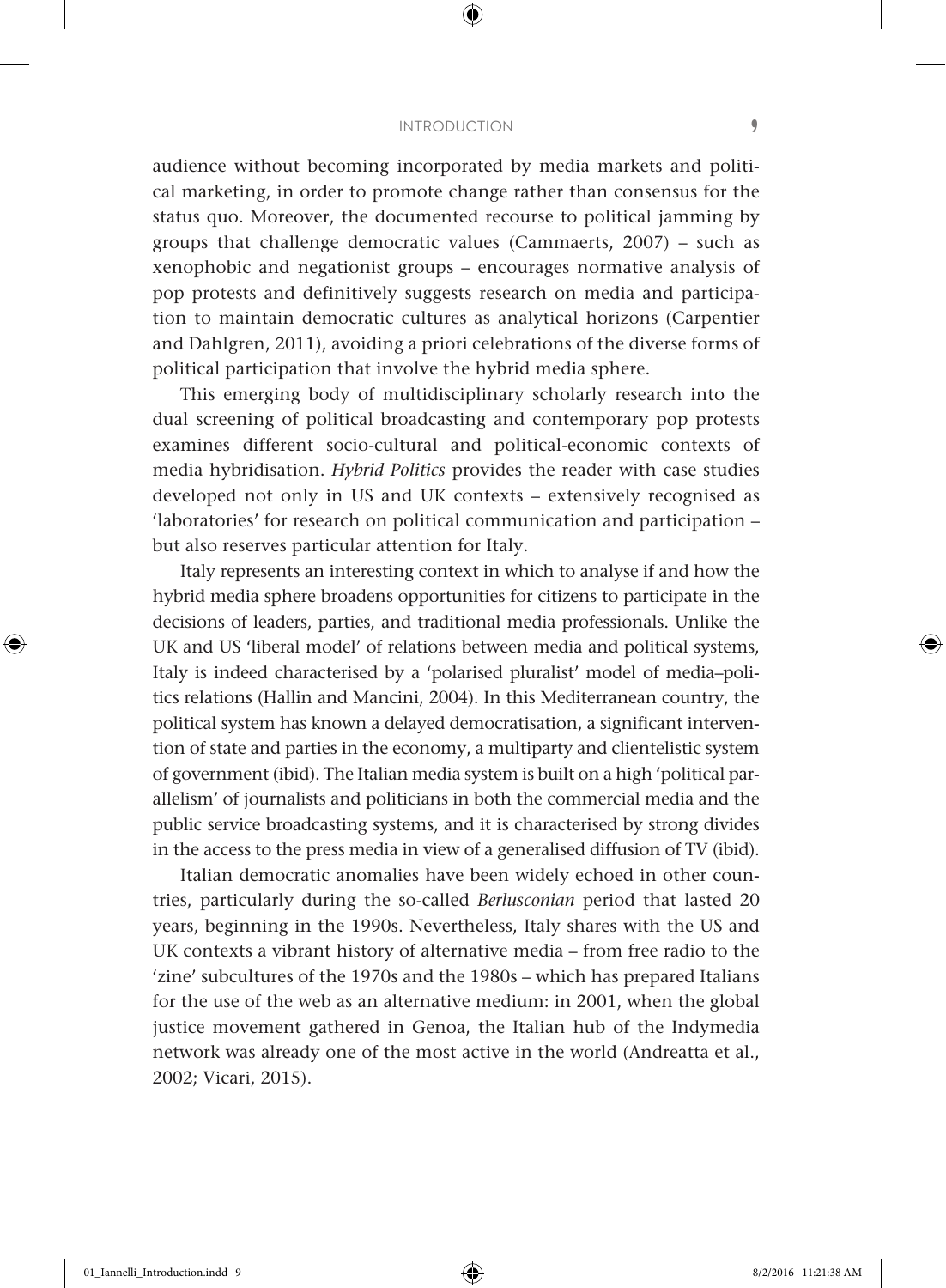⊕

Between 2009 and 2011, Italy, like other Western democracies (Crouch, 2005), encountered an increasing distrust towards traditional politics and political institutions, a sentiment which underpinned transnational 'indignant' protests and which, in Italy, was drained by the 'Movimento Cinque Stelle' or M5S (the *Five Star Movement*), sitting in parliament since the last general election, in 2013 (Mosca, 2014b). The M5S has most in common with other anti-establishment parties in Europe, such as the eurosceptic UK Independence Party, the radical leftist Syriza Party in Greece, the Podemos Party in Spain, and the Piraten Partei in Germany. Like other populist parties, the M5S oversimplifies complex problems and proposes Manichean visions of reality, and yet – showing its significant peculiarities – this 'party of protest' (Mosca, 2014b) involves a social base which goes beyond the traditional ideological distinctions among right and left and combines charismatic leadership with an emphasis on direct participation (Biorcio and Natale, 2013; Corbetta and Gualmini, 2013).

Beppe Grillo – the popular comedian who has led the development of the M5S – and other Italian political leaders of the post-Berlusconian age are comfortable with social media and put a strong emphasis on democratic participation via the internet. However, despite their emphasis on new communication technologies, these contemporary political leaders have in fact been heavily exploiting the Italian hybrid media sphere.

The current Italian Premier – Matteo Renzi, the youngest in the Republic's history – reiterates his appeal to 'generational change' by attending a popular talent show and by organising Q&W via Twitter or live streaming on Facebook (Bordignon, 2013, 2014; Roncarolo, 2014; Giunta, 2015). Beppe Grillo draws not only upon a blog and an online deliberative forum, the MeetUp platform, the mainstream social networks, and web TV but also upon spectacular repertories, TV coverage, and political meetings in the most popular Italian squares (Scaglioni and Sfardini, 2013; Barisione, Catellani and Garzia, 2014; Sloam, 2014; Tipaldo and Pisciotta, 2014).

This scenario encourages a research approach to political participation which should be more attentive to the complexity of the contemporary media sphere and able to go beyond the simplistic emphasis that politicians and journalists put on the broader participation, transparency, and openness promised by new technologies. Nowadays, in Italy as well as in other Western countries, celebratory expressions such as 'Twitter revolutions' or 'internet democracy' describe the new hope for the democratisation of societies through the new media. And yet, the ability of the

⊕